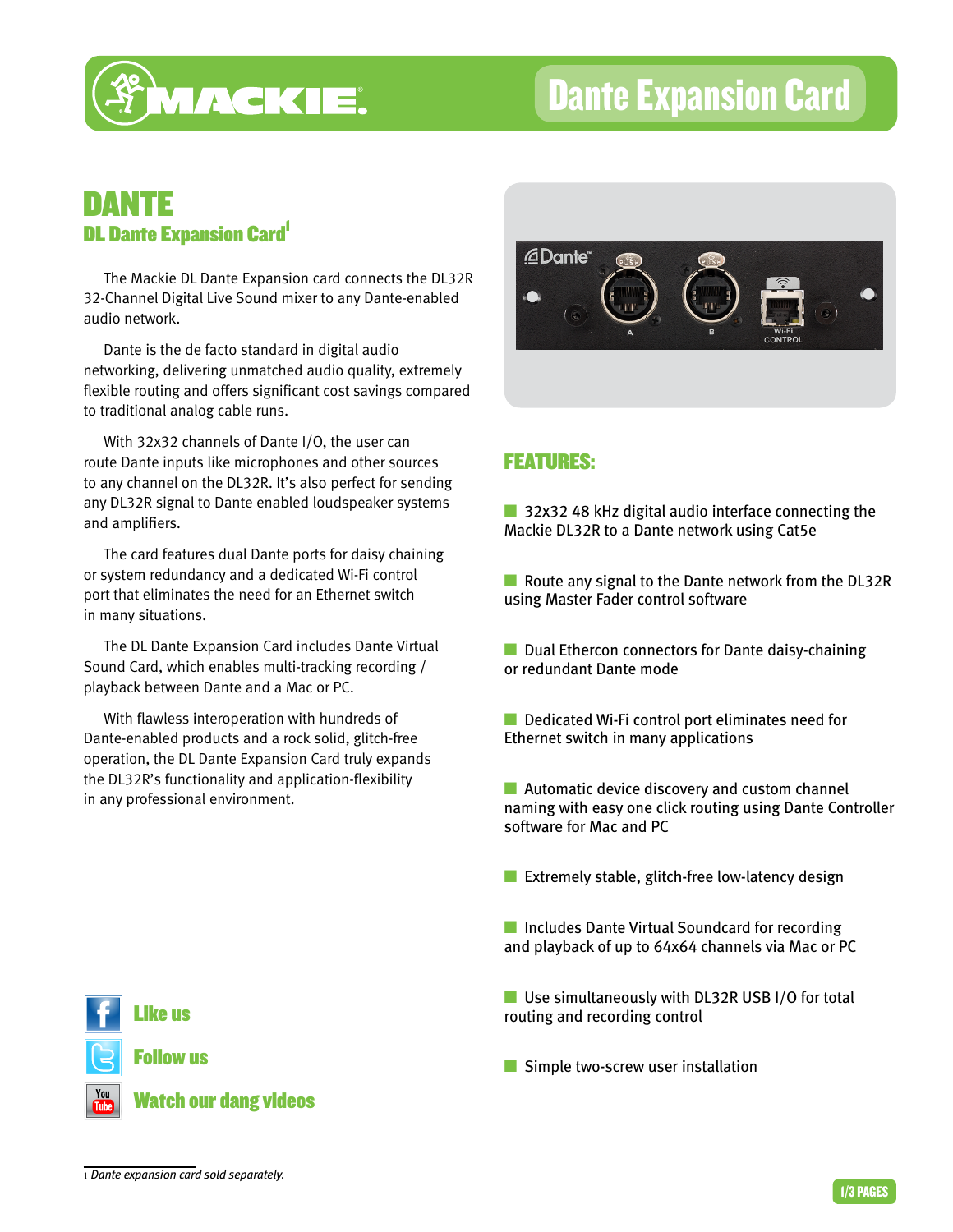

# Dante Expansion Card

### DANTE SPECIFICATIONS

| <b>Number of ports and functionality:</b>         |
|---------------------------------------------------|
| 2x Ethercon Gigabit Ethernet Dante Ports          |
| 1x RJ45 Gigabit Ethernet Wi-Fi Control Port       |
| 32 receive / 32 transmit channels, 48 kHz, 24-bit |
| Supports Dante Redundant and Switch modes         |
| <b>Configuration via Dante Controller</b>         |

#### Physical Properties (product)

| Height: | 1.7 in $/$ 44 mm |  |
|---------|------------------|--|
| Width:  | 5.8 in / 147 mm  |  |
| Depth:  | 4.8 in / 122 mm  |  |
| Weight: | 1.0 lb / 0.5 kg  |  |
|         |                  |  |

#### Physical Properties (packaged product)

| Height: | $2.9$ in $/74$ mm |
|---------|-------------------|
| Width:  | 5.9 in / 150 mm   |
| Depth:  | 7.3 in / 185 mm   |
| Weight: | 1.0 lb / 0.5 kg   |

#### Ordering Information

| Dante Expansion Card, US: | P/N 2042901 |
|---------------------------|-------------|
|---------------------------|-------------|

#### DANTE REAR PANEL